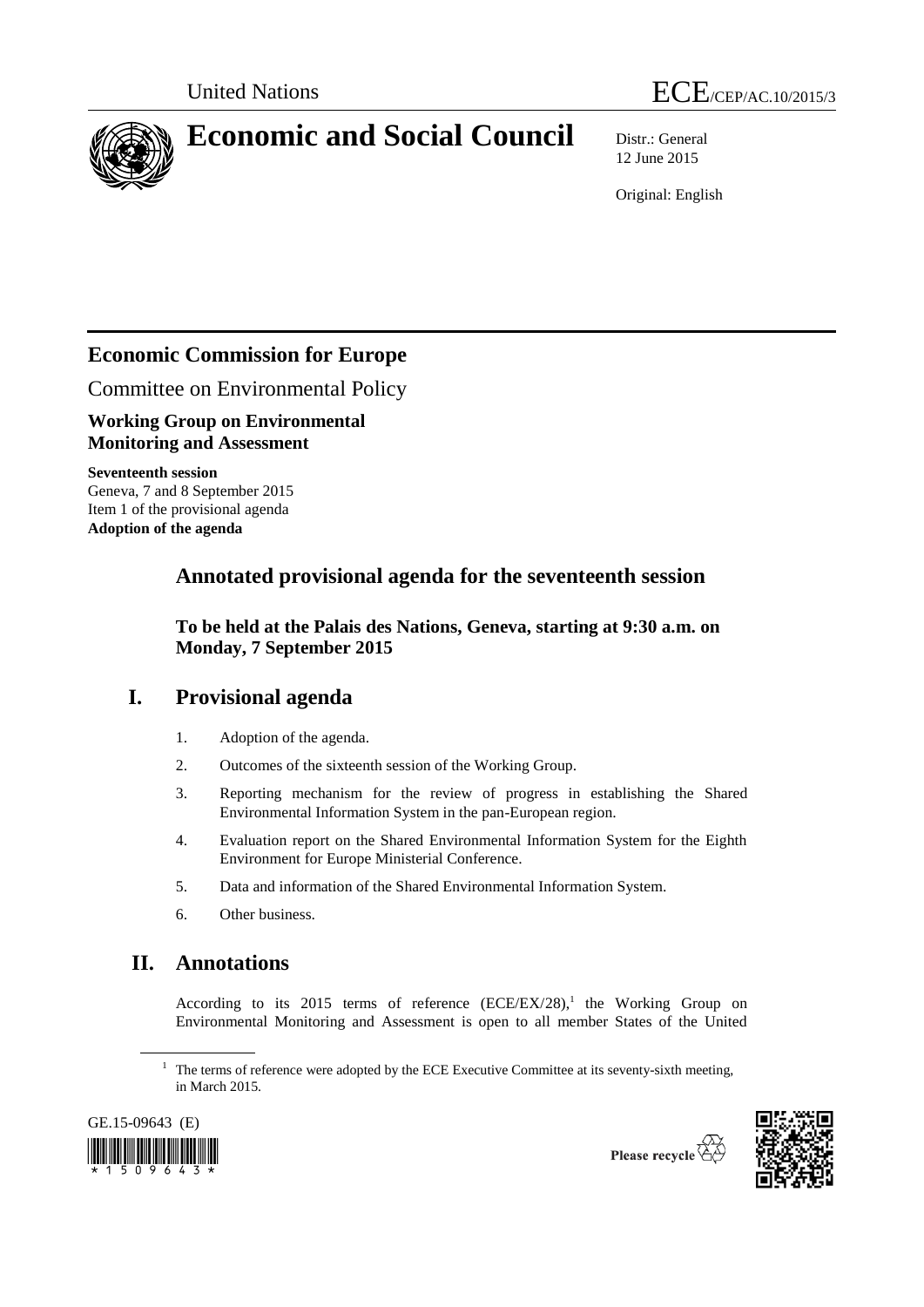Nations Economic Commission for Europe (ECE). Members of the Working Group are officials in ECE countries dealing with environmental monitoring and assessment. The Working Group is mandated to involve experts from statistical agencies, relevant services and major groups in its activities.

International forums and networks — such as the European Environment Agency (EEA), the United Nations Development Programme, the United Nations Environment Programme, the United Nations Statistics Division, the World Health Organization European Centre for Environment and Health, relevant multilateral environmental agreements (especially those of ECE), the Global Earth Observation System of Systems and the Organization for Economic Cooperation and Development — are also invited to participate.

### **1. Adoption of the agenda**

The Working Group will be invited to adopt the agenda for its seventeenth session, as set out in the present document.<sup>2</sup>

#### **2. Outcomes of the sixteenth session of the Working Group**

The secretariat will summarize the outcomes of the sixteenth session of the Working Group (Istanbul, 16–17 April 2015), on the basis of the draft meeting report.

### **3. Reporting mechanism for the review of progress in establishing the Shared Environmental Information System in the pan-European region**

At its sixteenth session, the Working Group considered a proposal by the secretariat for a reporting mechanism for the review of progress in establishing and operating the pan-European Shared Environmental Information System (SEIS) by ECE member countries. It had agreed that the concept needed to be further developed and tested, and had requested members from Armenia, Austria, Georgia, Finland, Italy, Kazakhstan, the Russian Federation and the former Yugoslav Republic of Macedonia to join a small group and work closely with the secretariat, EEA and the Regional Environmental Centre for Central Asia to that end.

At its seventeenth meeting the Working Group will be invited to reflect on the proposal of the small group and to discuss how to implement the reporting mechanism.

### **4. Evaluation report on the Shared Environmental Information System for the Eighth Environment for Europe Ministerial Conference**

The Working Group was mandated by the ECE Committee on Environmental Policy (CEP) to prepare an evaluation report for the Eighth Environment for Europe Ministerial Conference (Batumi, Georgia, 8–10 June 2016) on progress made by the pan-European countries in establishing SEIS. An initial assessment report should be presented to CEP at its twenty-first session in October 2015.

The secretariat will present an evaluation of the ECE countries' performance in establishing SEIS. The evaluation will be prepared based on the SEIS performance rating contained in

<sup>&</sup>lt;sup>2</sup> Meeting documents for the seventeenth session are available on the ECE website from http://www.unece.org/index.php?id=39929#/.